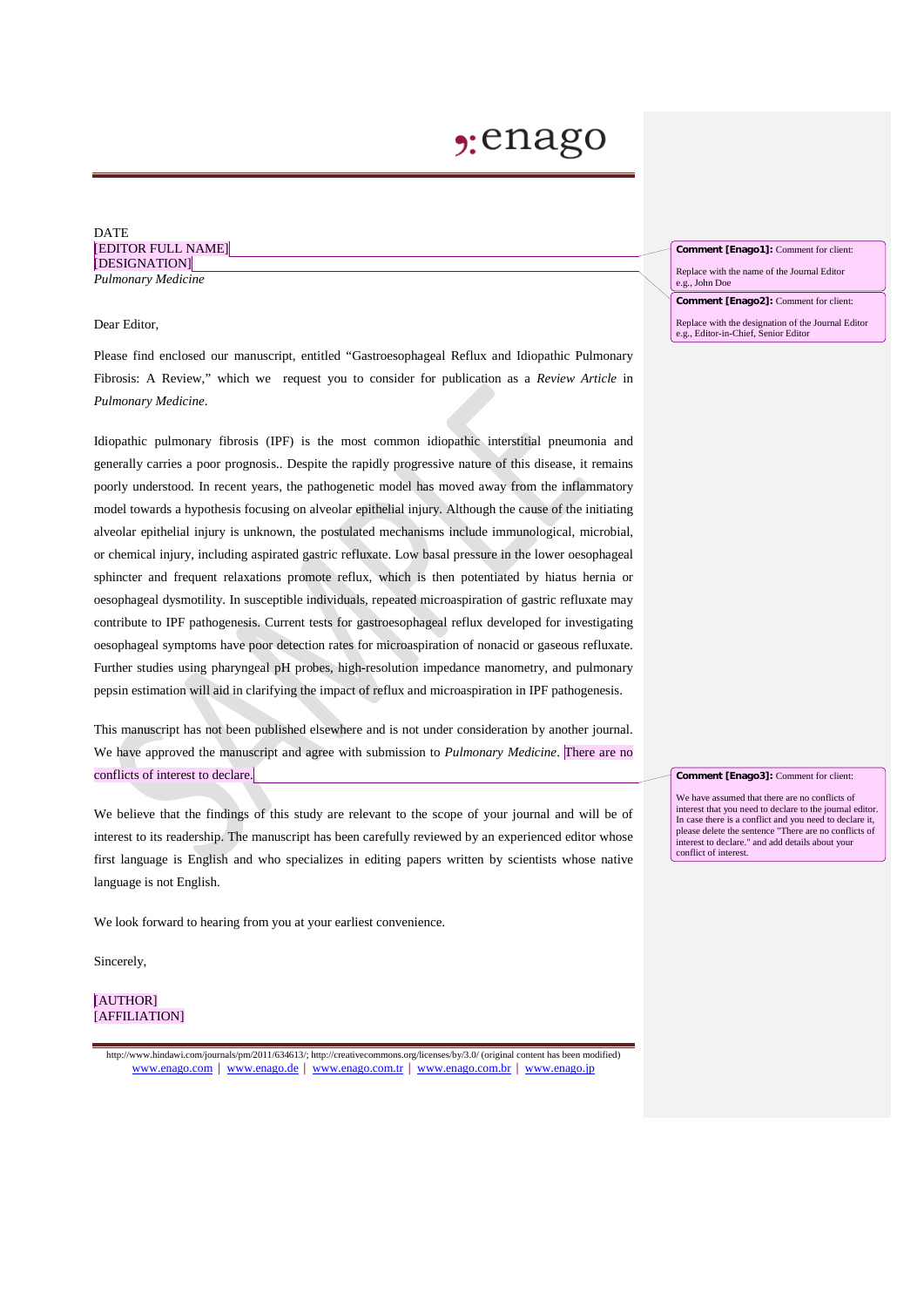# **2:**enago

[POSTAL\_ADDRESS] Phone No: Fax No:<br>Email Address:

#### **Comment [Enago4]:** Your personal details to be added:

#### [AUTHOR]

Enter the name of the author here. The journal will correspond with this author during the entire publication process. In case, you have multiple authors, please select the author who will manage all the correspondence with the journal and enter his/her name here.

#### [AFFILIATION]

Replace with the affiliation/organizational details of the author.

#### [POSTAL\_ADDRESS]

Please enter the postal address of the author.